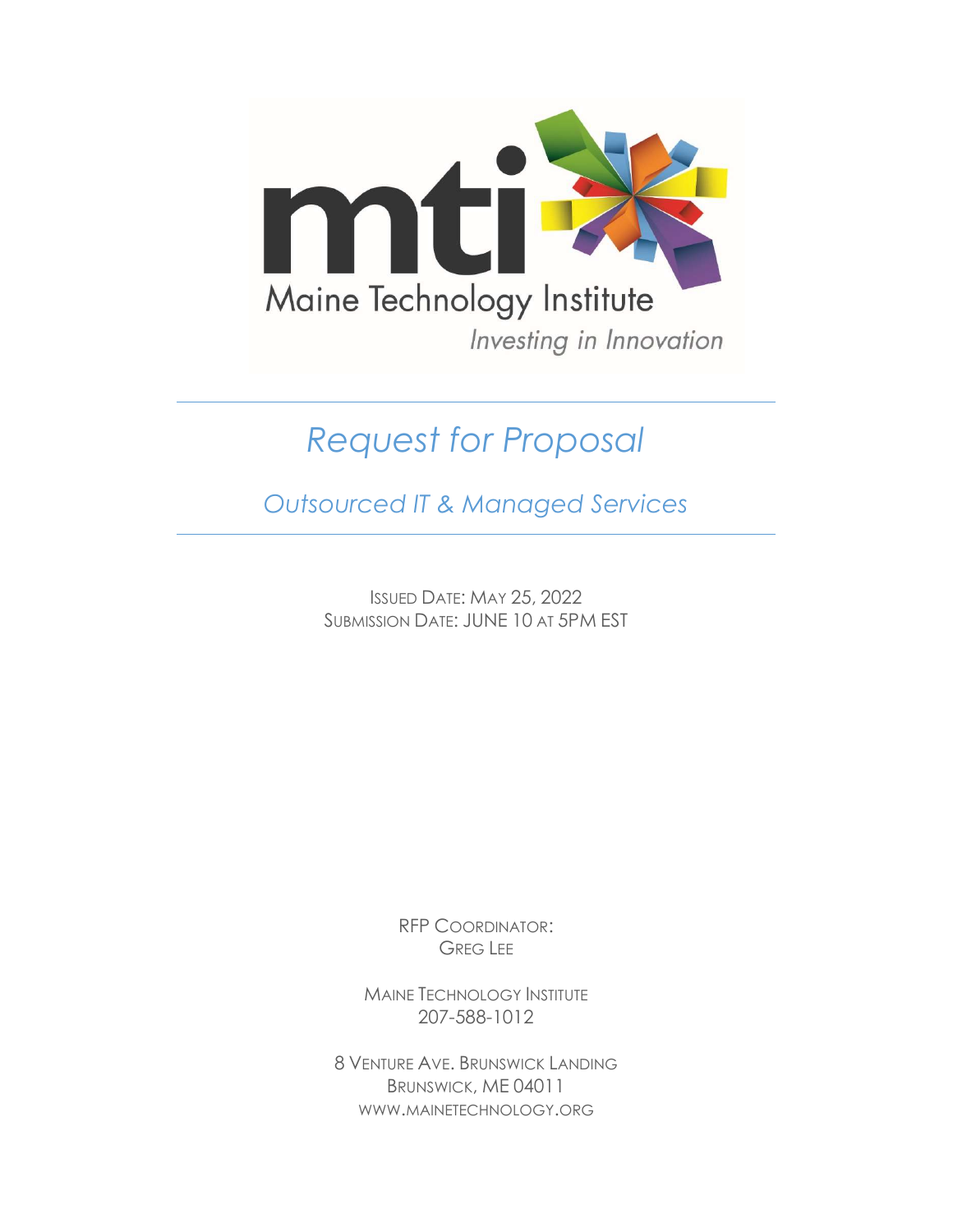# **Table of Contents**

| 2                        |                                                                       |  |
|--------------------------|-----------------------------------------------------------------------|--|
| 3                        | Overview of Current Maine Technology Institute Technical Environment3 |  |
| 4                        |                                                                       |  |
| 5                        |                                                                       |  |
| 6                        |                                                                       |  |
| 7                        |                                                                       |  |
| 7.1<br>7.2<br>7.3<br>7.4 |                                                                       |  |
| 8                        |                                                                       |  |
| 9                        |                                                                       |  |
| 10                       |                                                                       |  |
| 11                       |                                                                       |  |
| 12                       |                                                                       |  |
| 13                       |                                                                       |  |
| 14                       |                                                                       |  |
| 15                       |                                                                       |  |
|                          |                                                                       |  |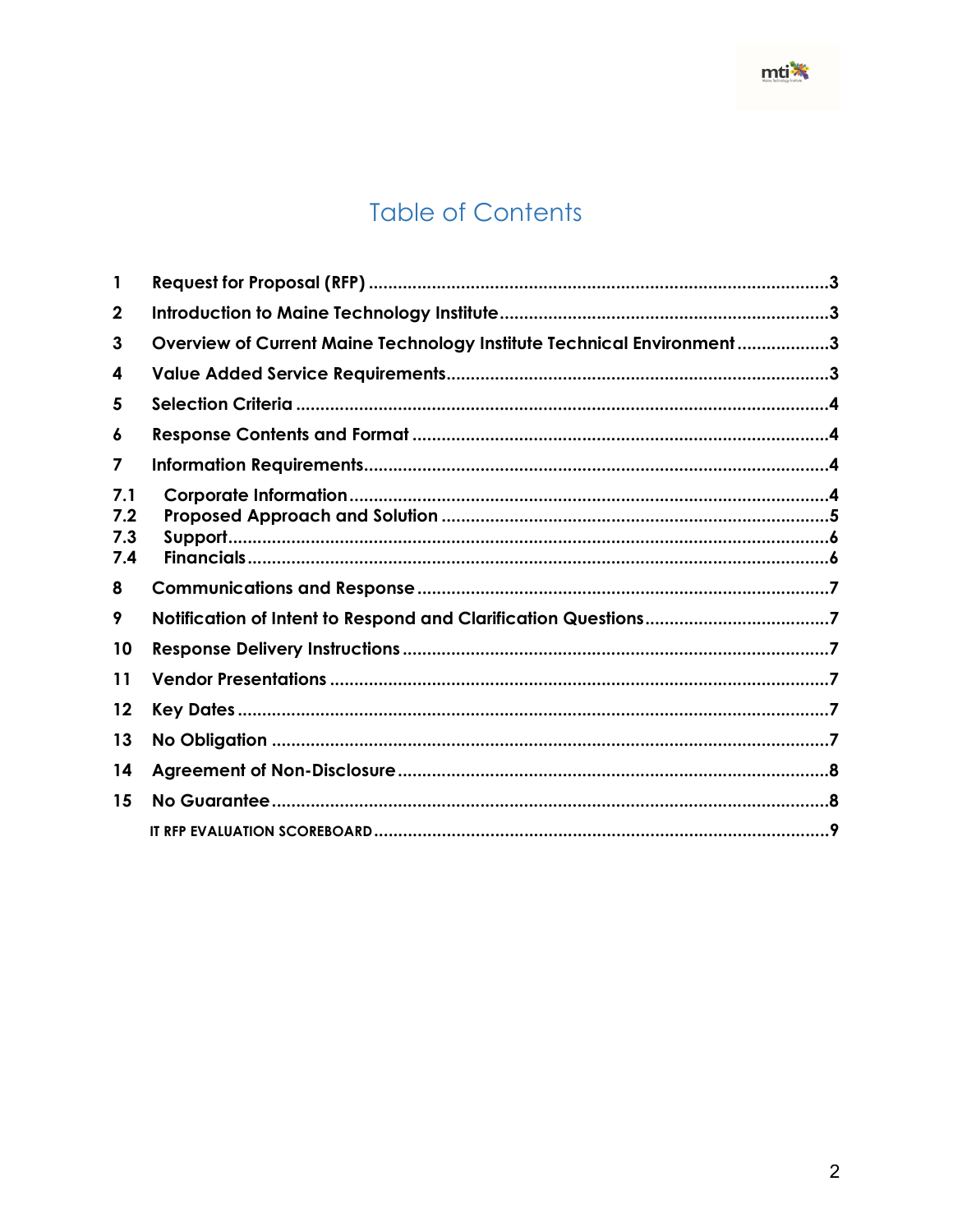

# 1 Request for Proposal (RFP)

The Maine Technology Institute invites you to respond to this Request for Proposal (RFP). The focus of the RFP is to select a single organization to provide IT managed services to Maine Technology Institute over a twenty-six month period, beginning on August 1, 2022 and ending no later than September 30, 2024. Following the initial term, there is a possibility to renew this contract annually.

# 2 Introduction to Maine Technology Institute

# 3 Overview of Current Maine Technology Institute Technical Environment

- Managed by Director of Finance and Administration
- 15 devices
- Predominantly Windows-based
- Currently using SharePoint.
- Office365 services E3
- Approximately 30 users
- Unified Threat Management appliance with 3 wireless access points
- Small internal network.
- All hardware maintained on a three-year replacement schedule
- Current support provided by Thrive

# 4 Value Added Service Requirements

As part of this RFP, the following services are the current priority items for Maine Technology Institute:

- Remote backup Executing a nightly backup plan for the critical data, including a regularly-tested recovery process.
- Technology strategy planning Working with current IT staff to develop a long term strategic technology plan. The plan will take advantage of new and existing technologies to produce a pragmatic and effective future roadmap that enables the organization to fulfill its overall mandate in the community.
- Solution design Solution packages (e.g., hardware, software, licensing) and associated consolidation of data
- Network and email system monitoring  $-24/7$  monitoring of Maine Technology Institute's network and email services with proactive communication and escalation protocols based on the severity of any unscheduled outages.
- Procurement management Selection of commercially rated equipment, order placement, order tracking, shipping, equipment returns, and sourcing and ordering of replacement parts. Source products through TechSoup as applicable.
- Move, Add, Change (MAC) Changes to the location or configuration of existing equipment or software, and installation of additional equipment or software.
- Warranty, break fixes and installation Planned and on-call services, including emergency response to server issues.
- Technical support Ability to support Maine Technology Institute's inquiries as required, via help desk, including support for remote users and provide onsite services as needed
- Reporting and communication Ensuring monthly reporting on all purchases, assets, current activities and issues, and project status reports.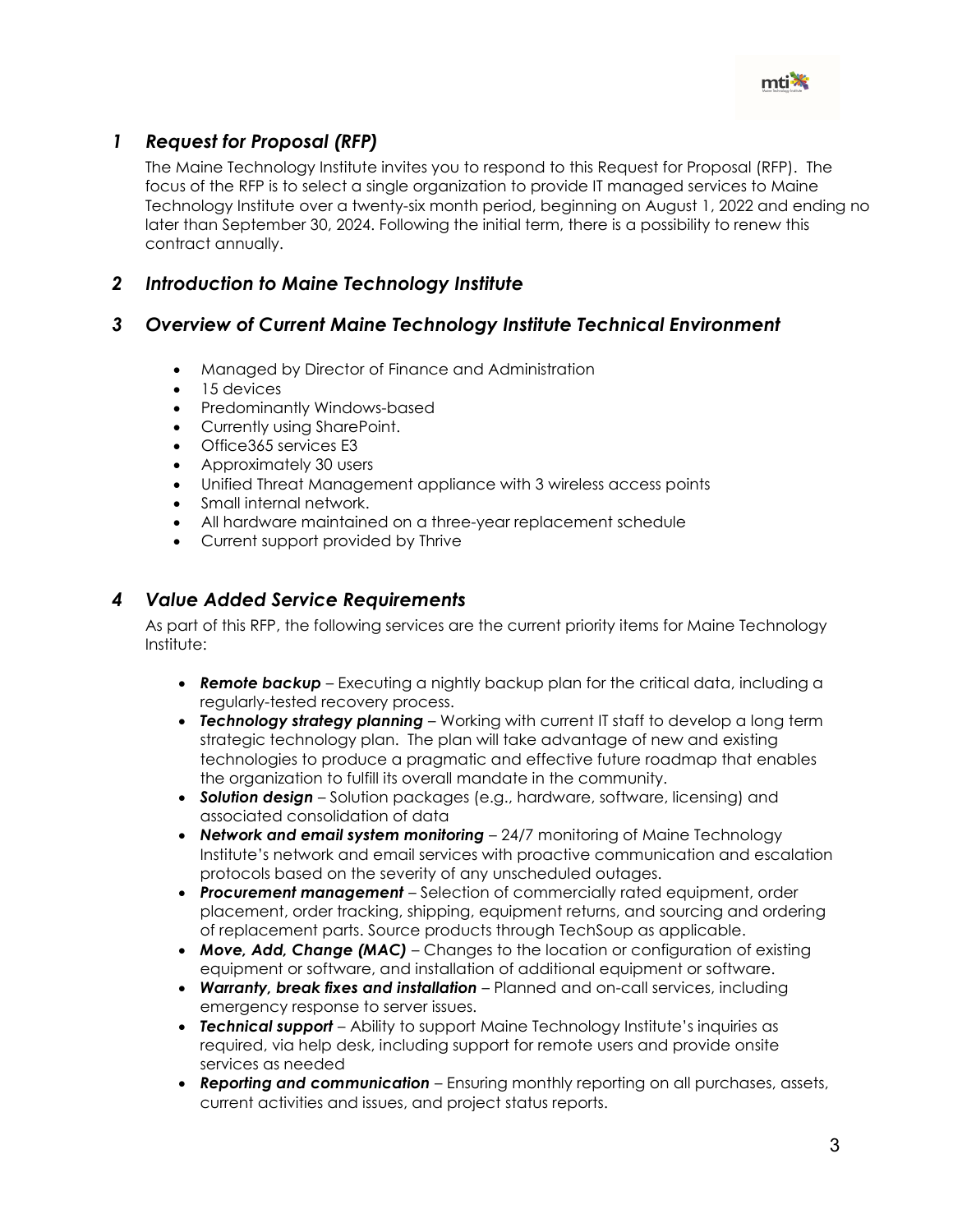

- IT policy review and development Development of customized policies related to the use of technology.
- Unit evaluation and testing Formal evaluation of new hardware
- Configuration Full assembly of hardware and software, including testing and burnin.
- PC deployment Delivery and setup of machines on-site.
- **On-site implementation of business applications** Installation of non-image software.
- Asset inventory management Tagging, tracking, and management of warehousing and inventory.
- Software licensing control Oversight of automatic renewal of software applications and maintenance of appropriate documentation
- Cooperation with Cybersecurity provider Currently we are implementing changes to enhance our cybersecurity profile, which will include VPN set up and 2FA requirements.

# 5 Selection Criteria

Maine Technology Institute will use multiple criteria to select the most appropriate partner. Respondents are encouraged to be as aggressive and creative as possible in their proposals. The following list summarizes the major qualitative areas that will be evaluated, along with their overall weighting.

- Industry expertise and experience
- Demonstrated customer service quality and support
- References
- Previous relevant experience
- Vendor strength and stability
- Account management
- Reporting capabilities
- Financial considerations

# 6 Response Contents and Format

Please complete all sections of the RFP. If additional material is required for one or more questions, please label attachments clearly and reference them in your response. Your response to this RFP will serve as the basis for the consideration of your potential as a partner.

# 7 Information Requirements

For the purposes of understanding more about your company and your ability to successfully fulfill this important Maine Technology Institute requirement, please provide the information below as part of your response, clearly referencing each specific question.

#### 7.1 Corporate Information

- 1. Give a brief overview of your organization's involvement in providing IT value added services in the marketplace.
- 2. How long has the organization been in this business and what is your current market share?
- 3. How is your support model structured in terms of SLA and proactive services?
- 4. Provide your organization's annual sales volumes
- 5. In what Maine locations do you maintain offices?
- 6. Indicate the number of employees in your organization. How many of those are dedicated to account management and/or technical support?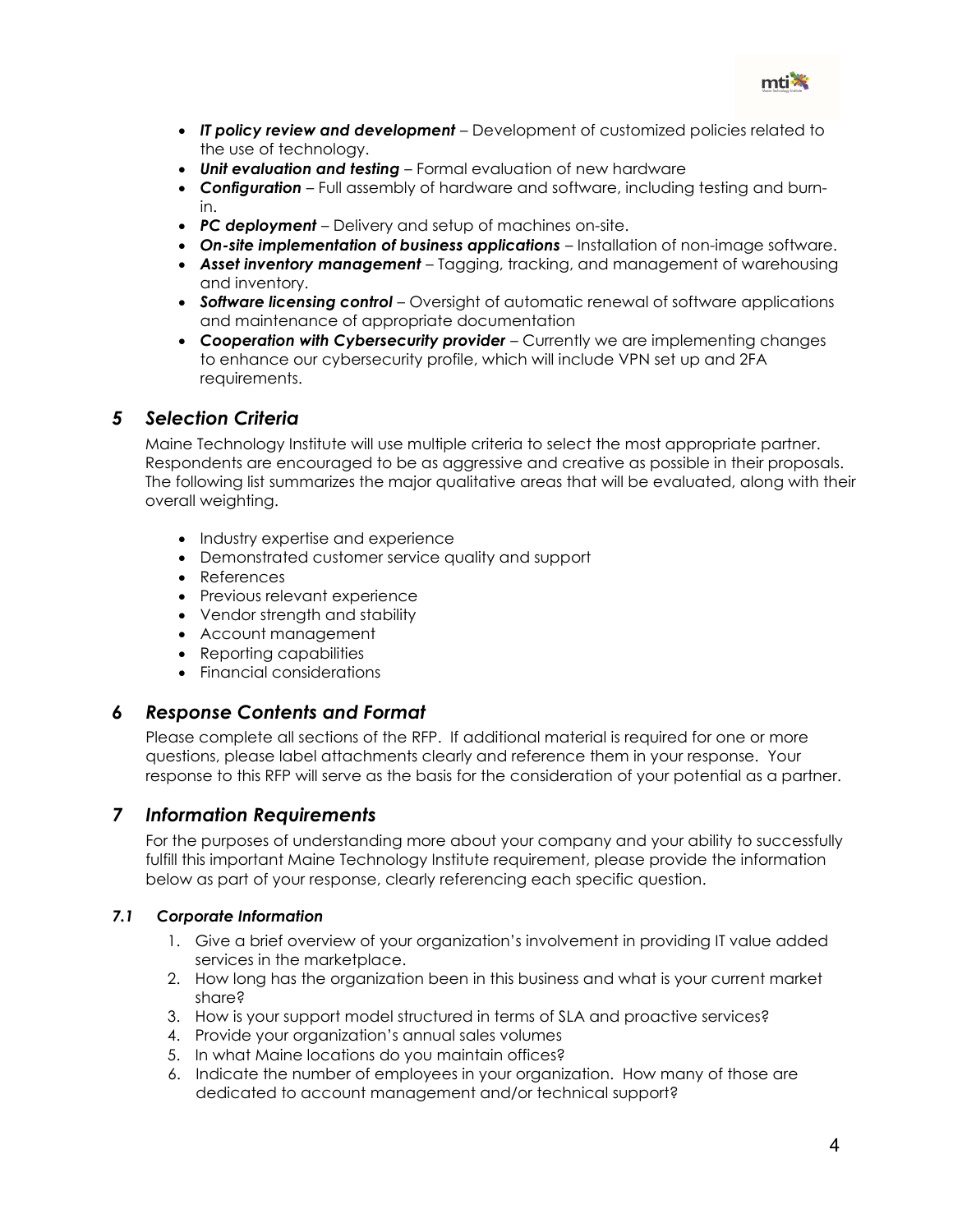

- 7. How many are full-time vs. contract?
- 8. What differentiates your organization from your competitors in the marketplace and how will this be relevant to us?
- 9. Will you subcontract any components of the proposed solution to third party organizations? If so, please describe the components to be subcontracted and provide details of any agreement in place with the subcontracted firm/individuals as well as a summary of past work that you have successfully completed together.
- 10. Please describe your organization's experience in transitioning clients to public or private cloud technology from more traditional IT service models.
- 11. Please provide details of three current customer accounts that are similar in scope and requirements to those of Maine Technology Institute.

#### 7.2 Proposed Approach and Solution

- 1. Please provide a proposed work plan for a migration to your organization as a Maine Technology Institute preferred vendor. Specifically, provide the following information:
	- i. Key activities
	- ii. Timing
	- iii. Information/resource requirements from Maine Technology Institute
	- iv. Deliverables
	- v. Key milestones, checkpoints, and other decision points
- 2. If we elect to move forward with your organization, what Maine Technology Institute resources would you require (e.g., information, data, staff resources, communication) during the course of migration and on an ongoing basis?
- 3. Please identify the team that will be assigned to the account and describe how you plan to interact with us and any third-party providers that may provide services to Maine Technology Institute.
- 4. Please describe your experience in providing the following value-added services:
	- a. Remote backup and recovery
	- b. Technology strategy planning
	- c. Solution design
	- d. Network and email system monitoring
	- e. Procurement management
	- f. Move, Add, Change (MAC)
	- g. Warranty, break fixes and installation
	- h. Technical support, including remote user support
	- i. Reporting and communication
	- j. IT policy review and development
	- k. Unit evaluation and testing
	- l. Implementation planning and guidance
	- m. Image development and management services
	- n. Image loading
	- o. Configuration
	- p. PC deployment
	- q. On-site implementation of business applications
	- r. Asset inventory management
	- s. Life cycle management of hardware units
	- t. Software licensing control
- 5. Please describe your experience in providing server technology and service for your customers, focusing on planning, implementation, and ongoing support.
- 6. Can you provide specific examples of how you have worked with customers that began with significant technology limitations and helped to successfully transform them into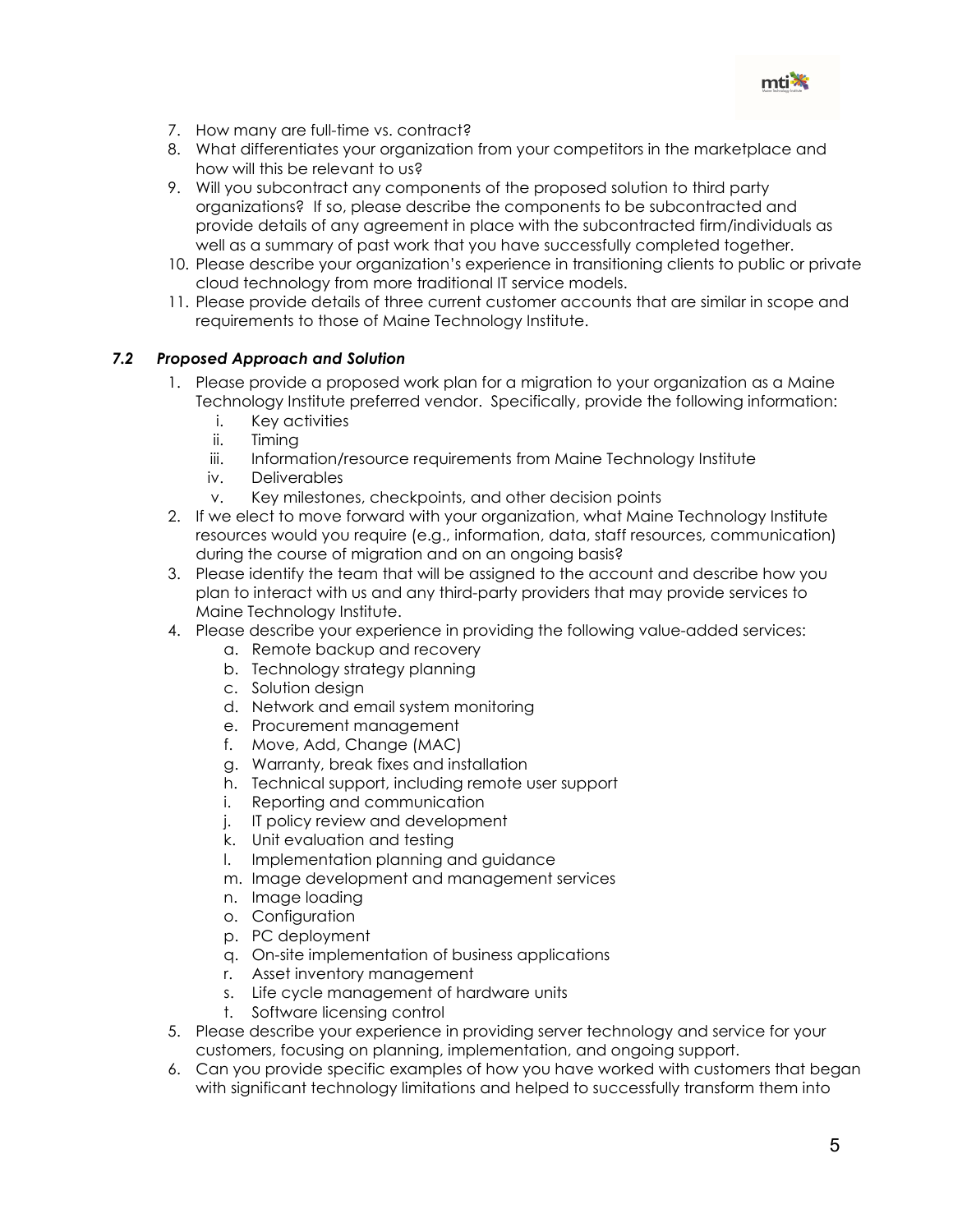

organizations with well planned and executed technology strategies? What were the critical success factors in this transformation?

7. How can we be confident that hardware pricing levels will be aggressive and will remain highly competitive over a multi-year period during which new models may be introduced?

#### 7.3 Support

- 1. Describe fully your technical support options including the assistance request process, escalation process, support hours, response times, staffing levels, staff expertise, and physical location of the help desk.
- 2. Please provide details on your standard reporting capabilities.
- 3. Describe any documentation and support (e.g., user manuals, online help, interactive demos, web-based seminars, and online knowledge base) that will be available, both from the technical perspective and the end user perspective.
- 4. What options are available for user training and technical training that may be required by our staff?
- 5. Describe any user groups, websites, newsletters, conferences, or any other means you support for sharing information and soliciting service feedback.
- 6. How do you monitor customer satisfaction and quality assurance on an ongoing basis and how might we benefit from this process?
- 7. The Maine Technology Institute user base varies considerably in its level of technical sophistication. Please describe your experience in successfully supporting users that may be remote and possess limited technical skills.

#### 7.4 Financials

- 1. Describe the pricing model(s) that you typically employ for your standard services.
- 2. What is the standard markup that you charge on the following types of technology units:
	- a. Desktops
	- b. Laptops
	- c. Servers
	- d. Other hardware
	- e. Software
- 3. Please indicate the charges associated with each of the following services, including the key driver of each cost and whether it is included in a standard per-unit cost vs. charged on an ad hoc basis.
	- a. Remote backup
	- b. Technology strategy planning
	- c. Solution design
	- d. Network and email system monitoring
	- e. Procurement management
	- f. Move, Add, Change (MAC)
	- g. Warranty, break fixes and installation
	- h. Technical support
	- i. Reporting and communication
	- j. IT policy review and development
	- k. Unit evaluation and testing
	- l. Implementation planning and guidance
	- m. Image development and management services
	- n. Image loading
	- o. Configuration
	- p. PC deployment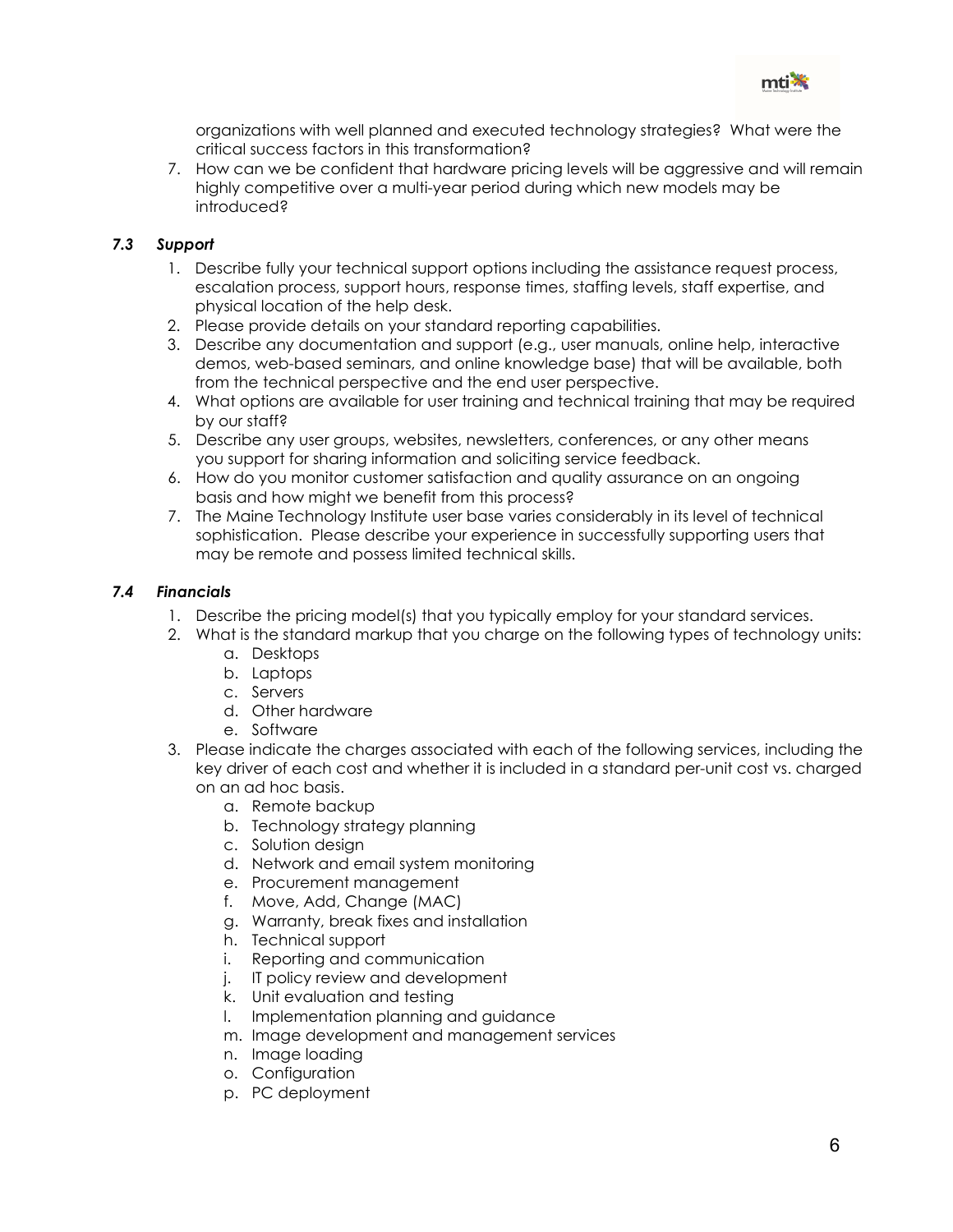

- q. On-site implementation of business applications
- r. Asset inventory management
- s. Life cycle management of hardware units
- t. Software licensing control
- u. Warehousing
- 4. Do you offer service bundles and if so, describe the effect of this bundling on pricing?

#### 8 Communications and Response

Greg Lee is the designated Maine Technology Institute representative for this initiative. For any information relative to this RFP, please direct all inquiries to his contact information is as follows:

Gregory N. Lee Maine Technology Institute glee@mainetechnology.org 207-588-1012

# 9 Notification of Intent to Respond and Clarification Questions

Please indicate your intention to respond, by email, to the above email address by the Intent to Respond and Questions Due date outlined in the Key Dates table below. In addition, please provide the contact details of the individual responsible for coordinating your RFP response. At the same time, we ask that you submit any clarification questions regarding the RFP. Answers will be provided to all respondents by the Answers Provided date.

# 10 Response Delivery Instructions

Please submit an electronic copy of your proposal to the email address indicated in the Communications and Response section above. All responses must be received on or before close of business (5:00 pm ET) on the Proposals Due date indicated in the Key Dates table below.

# 11 Vendor Presentations (Optional)

At our discretion we will hold presentations/demonstrations with one or more firms on the Presentations dates indicated in the Key Dates table below. The presentations will be held at Maine Technology Institute at 8 Venture Avenue, Brunswick Maine and we will endeavor to provide the successful firms with as much notice as possible.

# 12 Key Dates

| Event | <b>RFP Issued</b> | <b>Questions Due</b> | <b>Answers</b><br><b>Provided</b> | <b>Proposals Due</b> | <b>Presentations</b> |
|-------|-------------------|----------------------|-----------------------------------|----------------------|----------------------|
| Date  | 5/25/2022         | 6/3/22               | 6/6/22                            | 6/10/22              | Optional             |
| Time  | <b>PM EST</b>     | 5 PM                 | 5 PM                              | 5 PM                 |                      |

# 13 No Obligation

The submission of a proposal shall not in any manner oblige Maine Technology Institute to enter into a contract or to be responsible for the costs incurred by your organization in responding to this request.